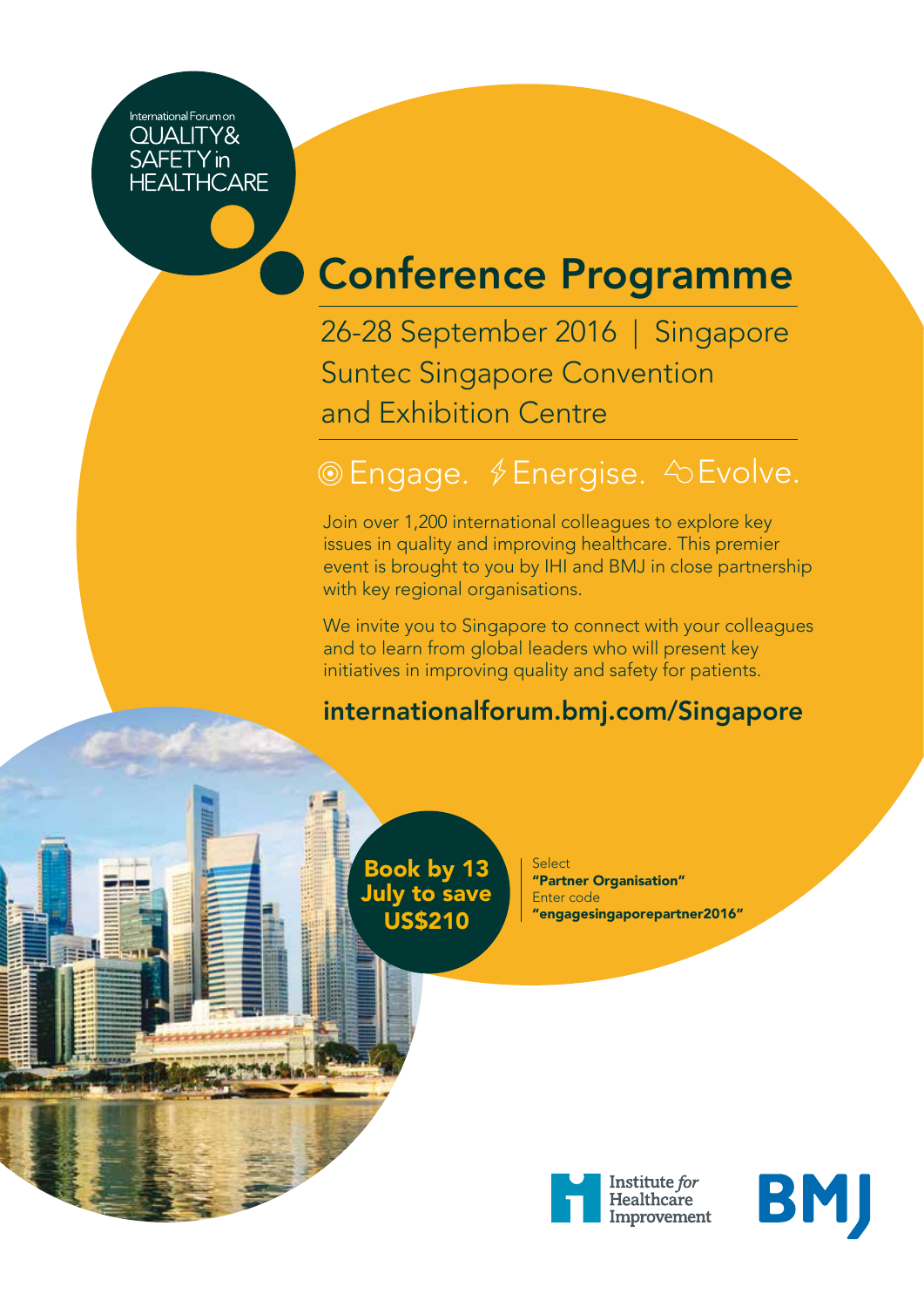### Keynote speakers

Get inspiration from our keynotes to drive a lasting change in team culture and organisational practice.

The two-day main conference features four keynote presentations and over 40 sessions divided across five streams:

Quality, Cost, Value Population and



Donald M. Berwick President Emeritus and Senior Fellow, IHI; Former Administrator, Centers for Medicare and Medicaid Services



Derek Feeley President and CEO, Institute for Healthcare Improvement; USA



A/Prof Benjamin Ong, Director of Medical Services, Ministry of Health; Singapore



Tan Lai Yong Director for Outreach and Community Engagement, College of Alice and Peter Tan, National University of Singapore



#### Networking with international colleagues

- Singapore Experience Day visits to world-class healthcare sites
- Visit to Universal Studios Singapore
- Quality and Safety Back to Basics full day course
- Quality & Safety for Healthcare Students

Connecting the likeminded is a key part of the Forum experience, where international relationships are forged. In addition to defined networking areas and chaired discussions, we offer social activities to help delegates connect, share experiences and learn from their peers.

 $\bigoplus$ 

#### Poster Displays – your next improvement idea

Find the answer to an existing challenge on one of over 300 Posters displayed. Grouped into topic areas, presenters will be on hand to speak about their experiences, offer tips and inspire improvement work back at your organisation.

#### Pre-Conference Events

Accelerate your quality and safety experience with these special features on the first day of International Forum:

> "...the world leaders in the message of quality and safety"

## Conference Programme: Engage. Energise. Evolve

Public Health

**Building Capability** and Leadership

Person and Family Safety **Person and Fa**<br>Centred Care



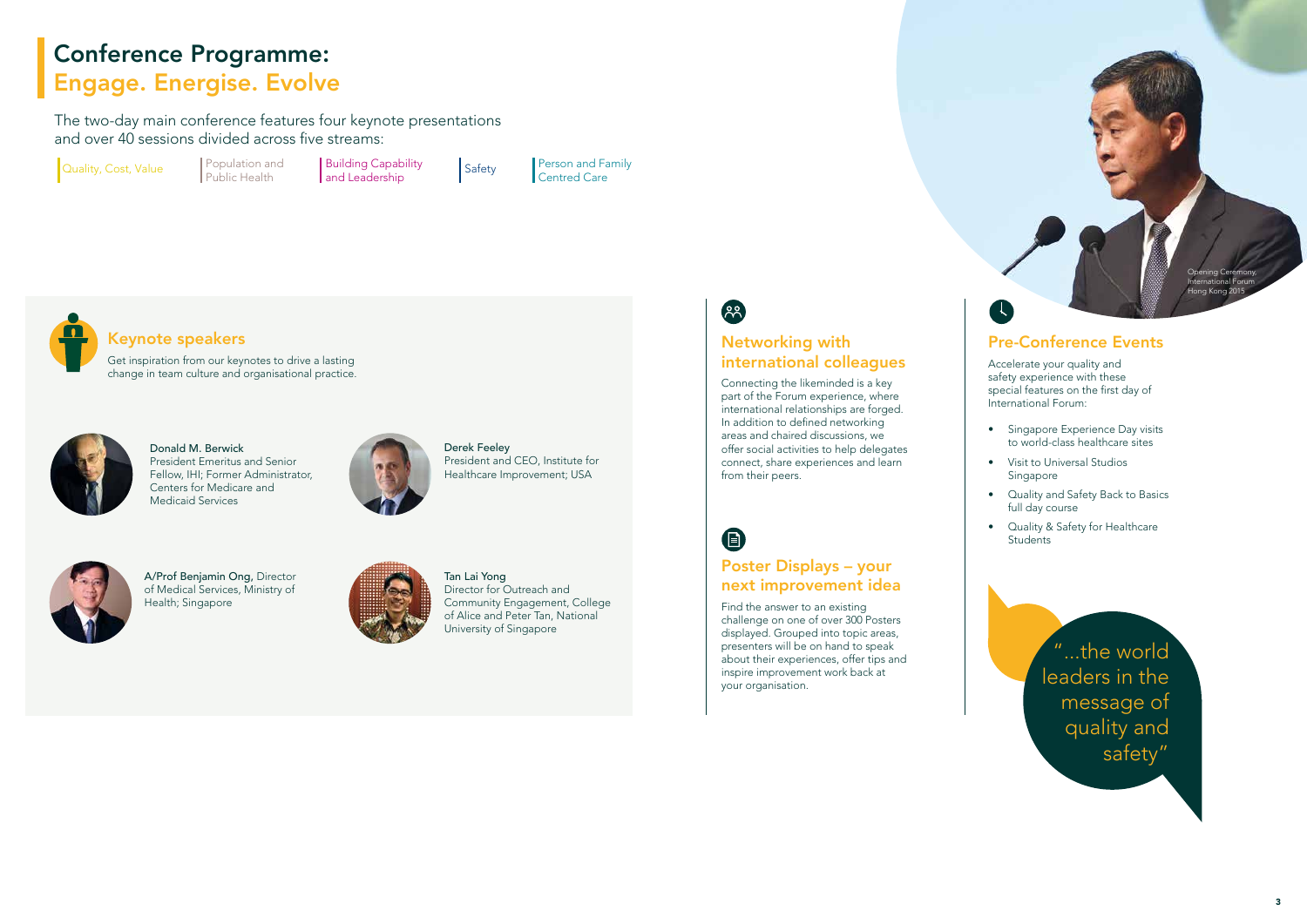### Pre-Conference Events: 26 September 2016

#### Maximising the potential of technology to ensure medication safety

Get first-hand experience of how two major healthcare institutions around Singapore have effectively utilised cutting edge technological solutions to keep their large numbers of patients safe.

Tan Tock Seng Hospital is one of Singapore's largest multi-disciplinary hospitals with 170 years of pioneering medical care and development.

National Healthcare Group Pharmacy is a leader in public healthcare in Singapore, promoting the safe and responsible use of medication.

This experience day will include visits and tours at each of these sites, demonstrating how each location has embraced technology to help eliminate medication error, as well as interactive activities throughout the day to consolidate the take home messages.

#### How to improve quality and safety in mental healthcare – Singapore's experience

#### 'Reducing Harm in Patients' – Leading Singapore's 1st large scale initiative  $M<sub>2</sub>$

Three of Singapore's leading healthcare organisations, Institute of Mental Health, Agency for Integrated Care and National Healthcare Group Polyclinics team up to bring you an experience day focussing on the development of mental health services in tertiary care, primary care and the community. They will highlight some of the examples of improved accessibility, effectiveness and safety in the various programmes that their agencies have implemented over the years.

#### Universal Studios - Lessons from other industries

#### M6 Back to the Basics: Building M7 Essential Skills for Quality and Patient Safety

Universal Studios Singapore has welcomed millions of visitors through its gates since its opening in 2010.

This tour of the park will give participants an overview of how the park keeps its competitive edge, focussing on ensuring smooth customer flow and giving each visitor a safe and exceptional experience.

The visit will be combined with a debrief from the faculty, to carry out a 'deep dive' into how the information and principles gathered throughout the day can be applied in a healthcare setting.

Here you will learn how the Singapore Healthcare Improvement Network (SHINe) has developed and led Singapore's first large scale initiative, across multiple sites, to reduce harm in patients. Participants will be given an overview of the context and purpose of the initiative, presented by a combination of SHINe faculty, institutions' programme managers and frontline team leads. This experience day begins with an overview of the Large Scale Initiative followed by a visit to one of the hospitals - KK Women's and Children's Hospital, Khoo Teck Puat Hospital or Changi General Hospital. During the hospital visit, participants will interact with front line teams and improvement leaders to understand the institution's journey in executing improvement initiatives to achieve safe and reliable care.

#### M1 Maximising the potential with M3 Building quality & safety in: which will The JurongHealth and Mount Elizabeth Novena Hospital **Journey**

Even though Deming's ideas have driven health care improvement initiatives for nearly 20 years, it is important to periodically revisit the theories, tools, and methods that drive quality improvement. Any person who is new to quality improvement must be properly grounded in these principles and tools in order to successfully implement and spread improvement throughout the organization. This session provides an overview of quality models, tools and techniques, and team management essentials, as well as suggestions on how to test, implement and spread strategies to improve quality and patient safety.

#### Quality & Safety for Healthcare Students

Healthcare students are the future providers of the healthcare service. This pre-conference program will provide a platform for healthcare students from medical, nursing and pharmacy background to come together, to explore safety and quality issues in healthcare. The format of the one-day workshop will be interactive, inter-professional experiential learning, with short presentations, role plays and discussion. The focus will be on Teamwork and Medication safety.

JurongHealth's Ng Teng Fong General Hospital and Jurong Community Hospital are the first hospitals in Singapore to be designed and built together from the ground up as an integrated development to complement each other for better patient care, greater efficiency and convenience. They were designed to ensure patient-centred services are delivered in a seamless and integrated way. This flows from the design of the hospitals to the provision of medical care, as well as the connectivity to the community.

Visit Ng Teng Fong General Hospital and Jurong Community Hospital to learn about their collective experience of building quality and safety into the foundations of these two leading institutions.

#### Community Care – Meetings the Needs of an Ageing Population M4

The Agency for Integrated Care has as its vision to build a vibrant care community enabling people to live well and age gracefully. As part of this experience, you will hear directly from representatives from the Agency for Integrated Care, who will give you a profile of the elderly population in Singapore, as well as an overview of services and initiatives that have been rolled out to enable the elderly to live and age well in the community. You will also gain insights into the community care sector in Singapore by visiting a local nursing home to see how this is translated into daily practice.

M8

Attend one of these Full Day feature events 09:30-16:30

#### Experience Day Site Visits

#### Full Day Mini-courses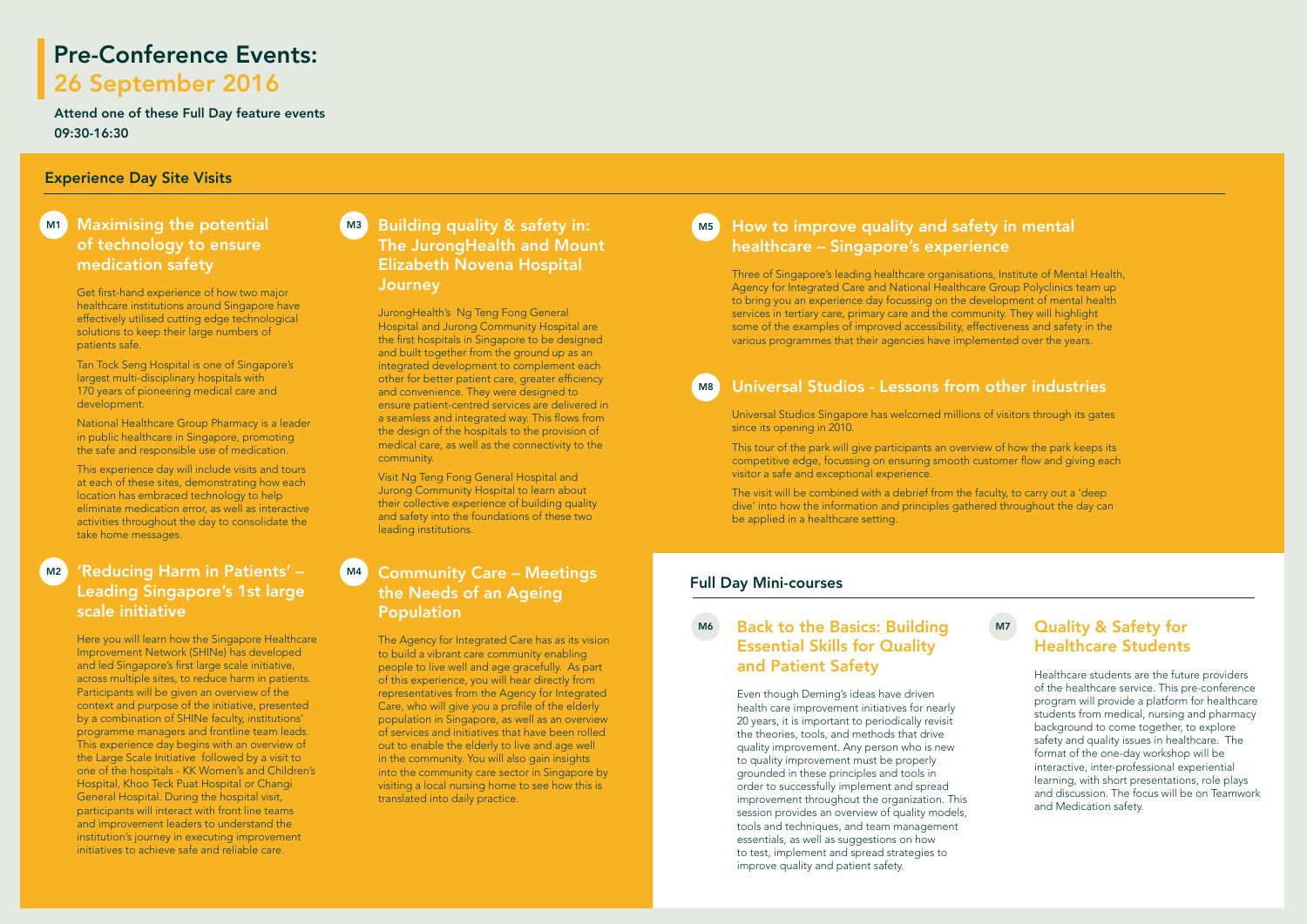

Quality, Cost, Value

**Population and Public Health** 

Building Capability and Leadership

**Safety** 

Person and Family Centred Care

| 9:00          |                                                                                                                                                                                                                                                                                                                                |                                                                                                                                                                                                                                                                                                               |                                                                                                                                                                                                                                                                                                                 |                                                                                                                                                                                                                                                                                      |                                                                                                                                                                                                                 |
|---------------|--------------------------------------------------------------------------------------------------------------------------------------------------------------------------------------------------------------------------------------------------------------------------------------------------------------------------------|---------------------------------------------------------------------------------------------------------------------------------------------------------------------------------------------------------------------------------------------------------------------------------------------------------------|-----------------------------------------------------------------------------------------------------------------------------------------------------------------------------------------------------------------------------------------------------------------------------------------------------------------|--------------------------------------------------------------------------------------------------------------------------------------------------------------------------------------------------------------------------------------------------------------------------------------|-----------------------------------------------------------------------------------------------------------------------------------------------------------------------------------------------------------------|
|               | Welcome And Opening of the International Forum                                                                                                                                                                                                                                                                                 |                                                                                                                                                                                                                                                                                                               |                                                                                                                                                                                                                                                                                                                 |                                                                                                                                                                                                                                                                                      |                                                                                                                                                                                                                 |
| 9:30<br>10:00 | Keynote:<br>Q<br>SMARTNATION<br>Associate Professor Benjamin Ong<br>Director of Medical Services, Ministry of Health,<br>Singapore                                                                                                                                                                                             |                                                                                                                                                                                                                                                                                                               |                                                                                                                                                                                                                                                                                                                 |                                                                                                                                                                                                                                                                                      |                                                                                                                                                                                                                 |
|               |                                                                                                                                                                                                                                                                                                                                |                                                                                                                                                                                                                                                                                                               |                                                                                                                                                                                                                                                                                                                 |                                                                                                                                                                                                                                                                                      |                                                                                                                                                                                                                 |
| 10:30         | Refreshments                                                                                                                                                                                                                                                                                                                   |                                                                                                                                                                                                                                                                                                               |                                                                                                                                                                                                                                                                                                                 |                                                                                                                                                                                                                                                                                      |                                                                                                                                                                                                                 |
| 11:00         | A1: THE BIG DEBATE - THE PATIENT KNOWS BEST<br>In this debate session our panel of experts will discuss<br>patient involvement in treatment, featuring speakers from<br>different countries and areas of healthcare (including                                                                                                 | A2: IMPROVING OUTCOMES THROUGH COMMUNITY<br>ENGAGEMENT<br>The Role Of Community Participation In Dengue<br><b>Prevention Activities</b>                                                                                                                                                                       | A3: QUALITY CARE AND QUALITY OF LIFE FOR<br>PALLIATIVE PATIENTS AND FAMILIES<br>LO See-kit Raymond, Clinical Professor (Hon), Dept of<br>Medicine and Therapeutics, Chinese University of Hong                                                                                                                  | A4: THE ART AND SCIENCE OF COMPLIANCE TO<br><b>CHECKLISTS</b><br>Way Beyond Checklists - Integration of Aviation Risk<br>Management Techniques into Medicine                                                                                                                         | A5: QUALITY IN MEDICAL EDUCATION - IS<br>CONSENSUS THE RIGHT APPROACH?<br>Neel Sharma, Gastroenterology trainee and medical<br>educator, Division of Gastroenterology and Hepatology,                           |
| 11:30         | patient representatives). The audience will get the chance<br>to vote and contribute before and after the argument.<br>Chair: Dr Helen Bevan, Chief Transformation Officer, NHS<br>Improving Quality; UK<br>Panel: Professor Jason Leitch, National Clinical Director,<br>Healthcare Quality and Strategy, Scottish Government | Elangovan Subbiah, Public Health Specialist, Kinta District<br>Health Department, Malaysia<br>Integrating Multidisciplinary Health Promotion<br>Interventions with Healthcare Education for<br><b>Community Health Activation.</b><br>Ankur Sharma, Lecturer, Department of Public Health                     | Kong                                                                                                                                                                                                                                                                                                            | Simon Knight, O&G Resident, Frankston Hospital,<br>Women's Health Unit, Melbourne, Australia<br>The Art and Science of Achieving Compliance in<br>Doctors - Our experience in Closed Loop<br><b>Communication of Critical Results and Correct Site</b><br><b>Surgery Checklists.</b> | National University Hospital Singapore                                                                                                                                                                          |
| 12:00         | Further panel members TBC                                                                                                                                                                                                                                                                                                      | Dentistry, Manav Rachna Dental College, Faridabad, India                                                                                                                                                                                                                                                      |                                                                                                                                                                                                                                                                                                                 | A/Prof Sophia Ang Bee Leng, Senior Consultant,<br>Anesthesia, Vice Chairman Medical Board Patient Safety<br>and Operations; Part-time Senior Consultant, Ministry of<br>Health; Singapore                                                                                            |                                                                                                                                                                                                                 |
| 12:30         |                                                                                                                                                                                                                                                                                                                                |                                                                                                                                                                                                                                                                                                               |                                                                                                                                                                                                                                                                                                                 |                                                                                                                                                                                                                                                                                      |                                                                                                                                                                                                                 |
|               | Lunch                                                                                                                                                                                                                                                                                                                          |                                                                                                                                                                                                                                                                                                               |                                                                                                                                                                                                                                                                                                                 |                                                                                                                                                                                                                                                                                      |                                                                                                                                                                                                                 |
| 13:00         |                                                                                                                                                                                                                                                                                                                                |                                                                                                                                                                                                                                                                                                               |                                                                                                                                                                                                                                                                                                                 |                                                                                                                                                                                                                                                                                      |                                                                                                                                                                                                                 |
| 13:30         | <b>B1: HOW ROBOTICS CAN ENHANCE THE HUMAN</b><br>TOUCH AND CARE EXPERIENCE<br>Chien Earn Lee, Chief Executive Officer, Changi General<br>Hospital, Singapore<br>Prof. ANG Wei, Founder of i-CREATe, Singapore                                                                                                                  | <b>B2: QUALITY AND SAFETY IN MENTAL HEALTHCARE</b><br>International Updates from Singapore, Japan and UK<br>Hong Choon Chua, Chief Executive Officer, Institute of<br>Mental Health (Singapore)<br>Hiroto Ito, Director, Department of Social Psychiatry,<br>National Center of Neurology & Psychiatry, Tokyo | <b>B3: APPROACHES TO IMPROVING CARE FOR OLDER</b><br>PERSONS IN THE PRIMARY AND RESIDENTIAL CARE<br><b>SETTINGS</b><br>Comprehensive screening and assessment in primary<br>care for community-dwelling older people<br>Irene Blackberry, Director, John Richards Initiative, La Trobe<br>University, Australia | <b>B4: ROLE OF NURSING</b><br>First Responders Of Sepsis - Saving Lives<br>Faisal Masud, Medical Director, Department of<br>Anesthesiology and Critical Care, USA<br>Ward rounds of the future (WRoF) in an acute hospital<br>Ms Sui Huangbo, Nurse Manager, Nursing Service, Tan    | <b>B5: QUALITY OF CARE OF MOTHERS AND NEWBORNS</b><br>GETTING TO RIGHT CARE, AVOIDING UNDERUSAGE<br>AND OVERUSAGE OF CARE<br>Pierre Barker, Senior Vice President, Institute for<br>Healthcare Improvement; USA |
| 14:00         |                                                                                                                                                                                                                                                                                                                                | David Hall, Consultant Psychiatrist and Clinical Director of<br>Mental Health Services, NHS Dumfries & Galloway                                                                                                                                                                                               | Improving the Care of Older Persons in Singapore<br>Ms Violet Ng, Assistant Director, Quality Office, Agency for<br>Integrated Care; Singapore                                                                                                                                                                  | Tock Seng Hospital, Singapore                                                                                                                                                                                                                                                        |                                                                                                                                                                                                                 |
| 14:30         | Refreshments                                                                                                                                                                                                                                                                                                                   |                                                                                                                                                                                                                                                                                                               |                                                                                                                                                                                                                                                                                                                 |                                                                                                                                                                                                                                                                                      |                                                                                                                                                                                                                 |
| 15:00         | <b>C1: TITLE TBC</b><br>Dr Devi Shetty, Chairman, Narayana Health & Senior<br>Consultant Cardiac Surgeon, Narayana Institute of<br>Cardiac Sciences, India                                                                                                                                                                     | <b>C2: RESPECTING OURSELVES AND OUR PATIENTS:</b><br>IMPROVING PATIENT SAFETY BY IMPROVED HANDLING<br>OF VIOLENT PATIENTS<br>Timothy Morgenthaler, Chief Patient Safety Officer,                                                                                                                              | <b>C3: IMPLEMENTING AND SUSTAINING LARGE SCALE</b><br>CHANGE AS PART OF A LEARNING NETWORK -<br>REDUCING HYPOGLYCAEMIA.<br>Dr Timothy Quek, Associate Consultant, Department of                                                                                                                                 | C4: Session TBC                                                                                                                                                                                                                                                                      | C5: Session TBC                                                                                                                                                                                                 |
| 15:30         |                                                                                                                                                                                                                                                                                                                                | Professor of Medicine, Mayo Clinic, USA                                                                                                                                                                                                                                                                       | Endocrinology, Tan Tock Seng Hospital,<br>Ms Hoi Shu Yin, Deputy Director, Nursing Services, Tan<br>Tock Seng Hospital,<br>Dr Ian Phoon, Family Physician, Singhealth, Pasir Ris<br>Polyclinic, Singapore                                                                                                       |                                                                                                                                                                                                                                                                                      |                                                                                                                                                                                                                 |
| 16:00         | Movement break                                                                                                                                                                                                                                                                                                                 |                                                                                                                                                                                                                                                                                                               |                                                                                                                                                                                                                                                                                                                 |                                                                                                                                                                                                                                                                                      |                                                                                                                                                                                                                 |
| 16:30         | Keynote:<br>$\varphi$<br>Donald Berwick,<br>President Emeritus and Senior Fellow, Institute for<br>Healthcare Improvement; Former Administrator,                                                                                                                                                                               |                                                                                                                                                                                                                                                                                                               |                                                                                                                                                                                                                                                                                                                 |                                                                                                                                                                                                                                                                                      |                                                                                                                                                                                                                 |
| 17:00         | Centers for Medicare and Medicaid Services                                                                                                                                                                                                                                                                                     |                                                                                                                                                                                                                                                                                                               |                                                                                                                                                                                                                                                                                                                 |                                                                                                                                                                                                                                                                                      |                                                                                                                                                                                                                 |



## Conference Programme Tuesday | 27 September 2016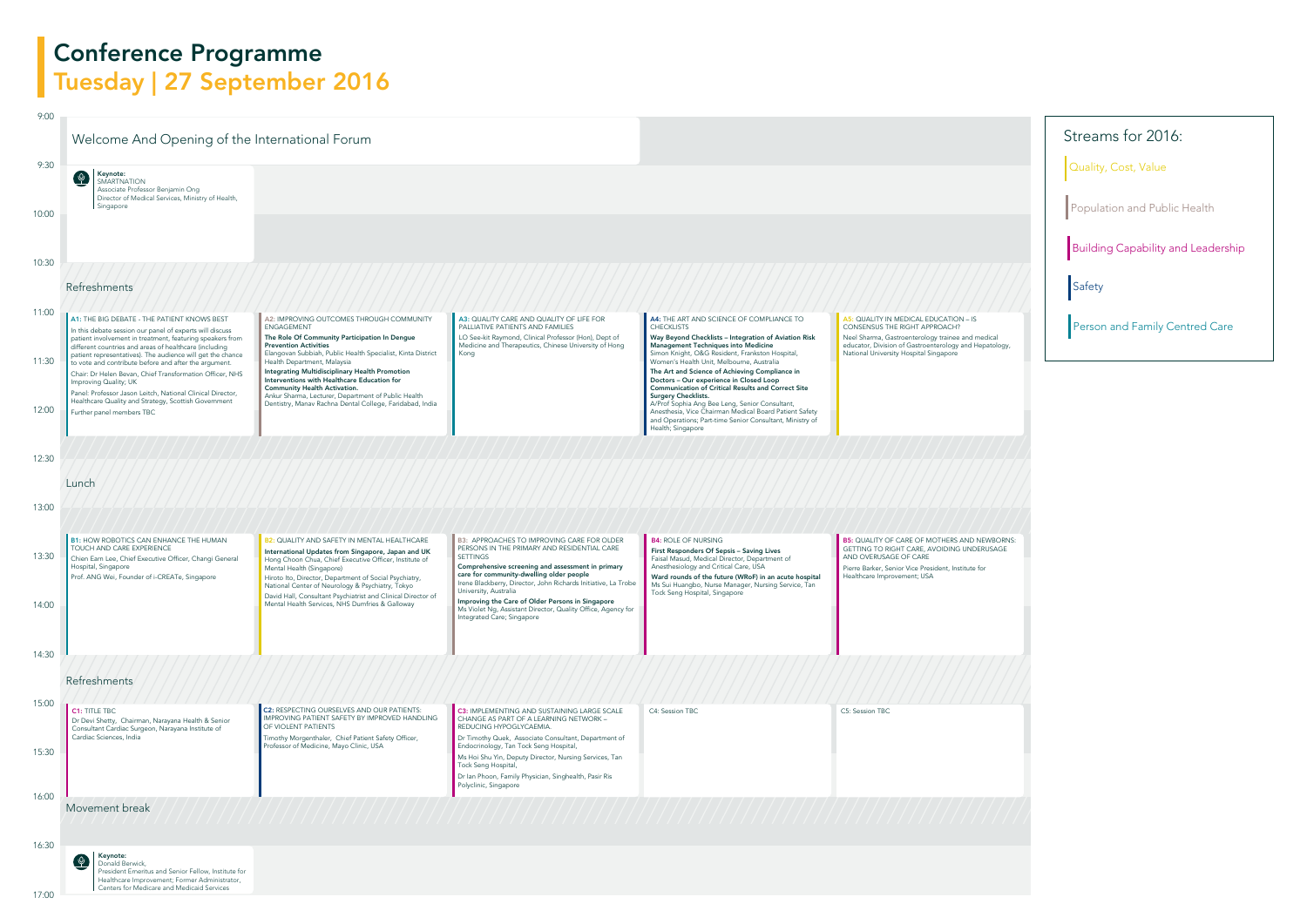## Conference Programme Wednesday | 28 September 2016





### Streams for 2016:

Quality, Cost, Value

Population and Public Health

Building Capability and Leadership

**Safety** 

Person and Family Centred Care